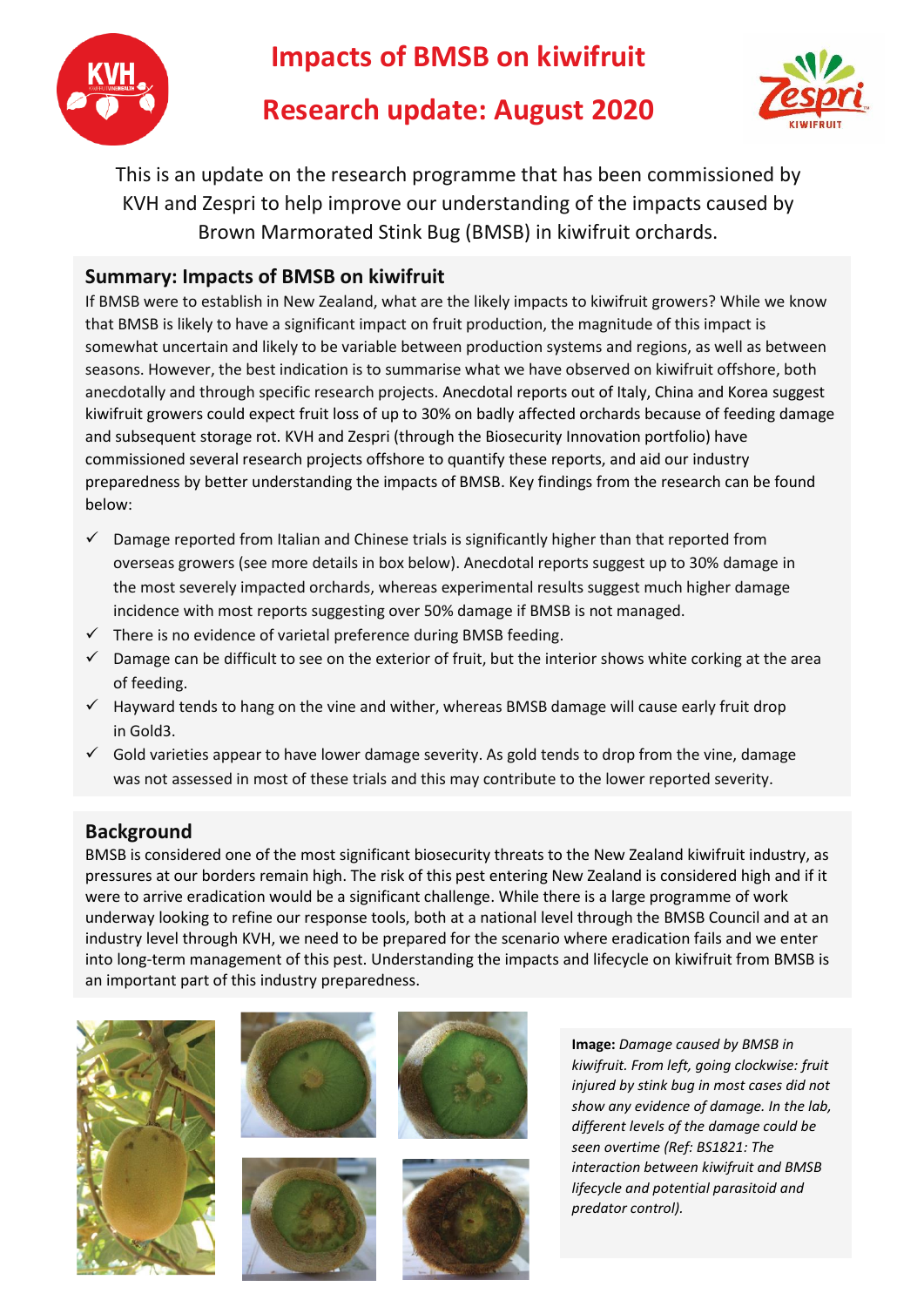### **Supporting research** *Research trials in China*

Although BMSB is native to China, information on the types and level of damage it does to kiwifruit during the growing season is lacking. Several projects have been commissioned to increase our knowledge.

English sourced references about BMSB impacts in kiwifruit were sparse, likely due to its relatively recent invasion outside of Asia into other kiwifruit growing regions. As such, it made sense to scour Chinese literature for reports of BMSB damage to better understand its impacts to kiwifruit within its native range. A report on the translated literature highlighted that BMSB is indeed a major pest of kiwifruit in China, indicating on average 7-10% damage, but up to 25-30% damage in heavily infected orchards.

To help quantify these reports, further experimental research was undertaken on kiwifruit orchards in China. These recent field experiments (partially funded through Zespri/KVH) assessed feeding damage of BMSB on three kiwifruit cultivars (two green and one gold variety) using exclusion mesh cages. Results published in early 2020 indicate both nymphs and adults caused damage. The amount of fruit damage was not significantly different among the cultivars with Hayward having 76.9%, "other green" having 82.5%, and the gold variety having 73.5% damage incidence within the mesh cages. BMSB densities were tested against damage severity to help understand the potential impacts of population pressure. Not surprisingly, the results highlighted that the intensity of fruit damage significantly increased when the fruit : insect ratios increased (i.e. when four or more insects were introduced to cages when compared with two), suggesting that higher populations of BMSB will result in higher damage.

A KVH/Zespri commissioned three-year project looking into potential impacts on-orchard has recently reported on its second year of trials. This project is looking at both conventional and organic Hayward orchards. Direct sampling of 30 fruit per week highlighted that significant damage was seen. Preliminary results show that although slightly lower than other reports, damage was still significantly higher than anecdotal reports, with an average of 40% damage in conventional orchards and 55% damage in organic orchards. Two generations per year were observed during these trials and population peaks (i.e. periods where nymphs and adults are present together in significant numbers) correlated with the highest damage periods. This reiterates the point above that both nymphs and adults are responsible for causing damage to kiwifruit.



*Figure 1: Left: Level of damage incidence; Right: Severity of damage (Note: drop in severity for August/September likely due to fruit falling from vine due to early season damage and not being assessed) (Ref: BS1913: Optimising biocontrol for BMSB in kiwifruit: Preliminary results - year 2 update).*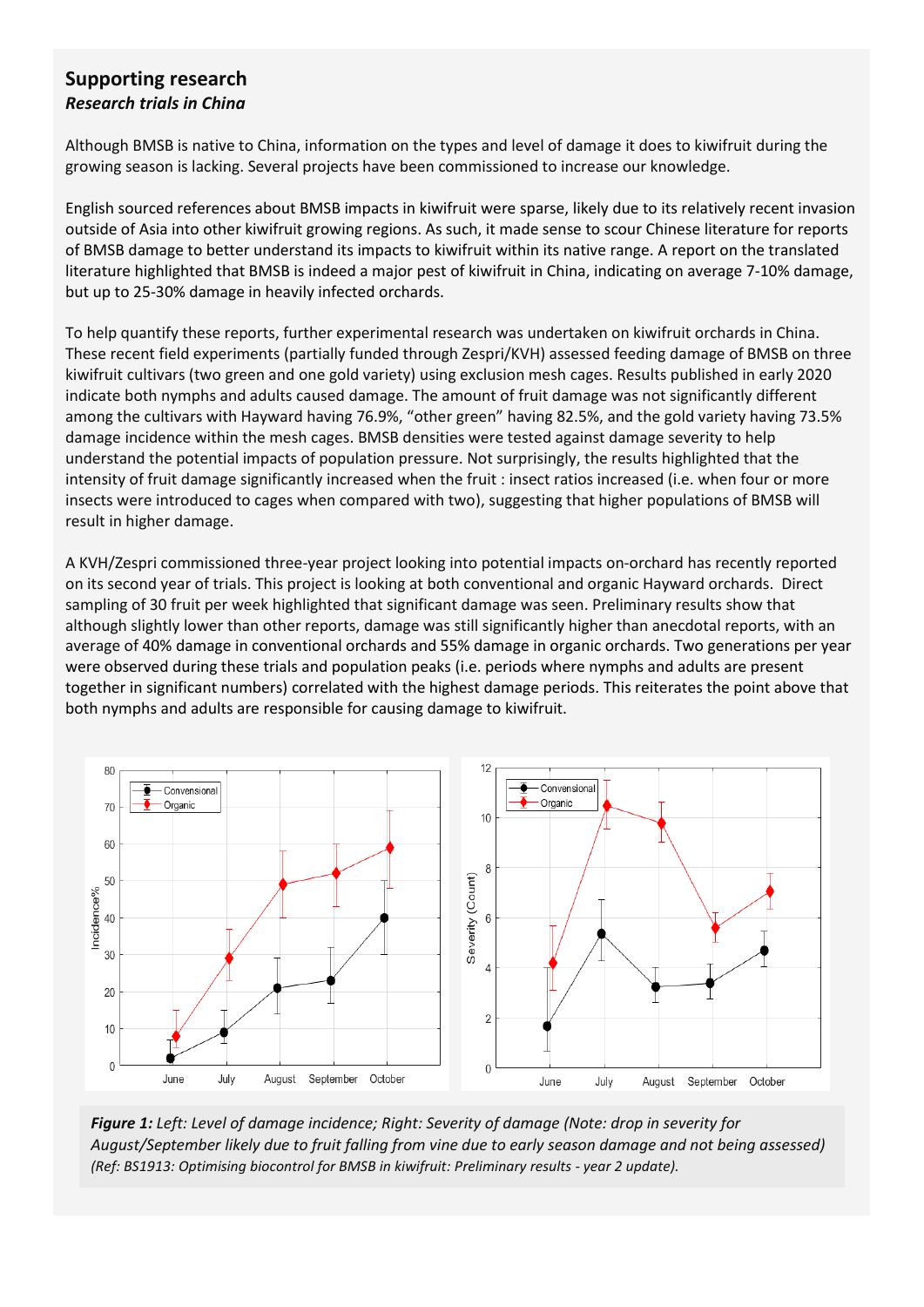### *Research trials in Italy*

In northern Italy, BMSB is causing significant damage in the horticultural regions, including to kiwifruit. Although kiwifruit is reported as a host of BMSB, both in its native range and in introduced areas, little was known about its actual impacts and damage on kiwifruit. To address this, a trial was commissioned to run over two Italian seasons (2018 and 2019) to provide an understanding of the BMSB lifecycle on kiwifruit orchards, and the timing of damage caused, to help inform management practices here in New Zealand. To do this, the orchards were not sprayed with insecticides and BMSB was not managed. Two different sites were selected; Site 1 was a kiwifruit orchard surrounded by peach, persimmon, and broad beans. Site 2 was in the middle of kiwifruit orchards. This could help inform whether surrounding environments would have an impact on the level of damage seen in kiwifruit.

Results from this trial highlighted that damage on both Hayward and Gold3 was significant at an average of 60% and 50% respectively across the years. Hayward fruit tended to have all over damage and wither on the vine, while Gold3 tended to be punctured at the stem end and drop early. Damage to fruit increased throughout summer and peaked in autumn. The first signs of damage appeared just before the fruit had reached a third of development. The percentage of damaged fruit was the highest when the fruit reached maximum size (at harvest). The significant difference in percentage damage between the two years directly correlated to the higher stink bug presence in 2019 resulting in higher damage. It is thought that the milder winters and warmer summers likely contribute to the higher populations and subsequent higher damage found in the 2019 season.

The overall number of individual BMSB captured was much higher in Site 2 (surrounded by other kiwifruit orchards) than in Site 1 in both years, possibly due to the position of the two sites. The variety of possible hosts in Site 1 may have been a more preferred host and lured the BMSB away from kiwifruit, something that would not occur in Site 2 where kiwifruit was the only host option. It should be noted that the high levels of damage occurred regardless of whether the orchards were netted or not, as the nets were not closed until after pollination and after BMSB had come out of overwintering. This led to a trapped population of BMSB in the netted orchards, which produced two generations per year, highlighting that kiwifruit is both a feeding and breeding host for BMSB.



*Figure 2: Percentage of damaged fruit for the 2018 and 2019 monitoring rounds across the different sites and cultivars (Ref: BS1821: The interaction between kiwifruit and BMSB lifecycle in northern Italy).*



#### Percentage of damage in 2019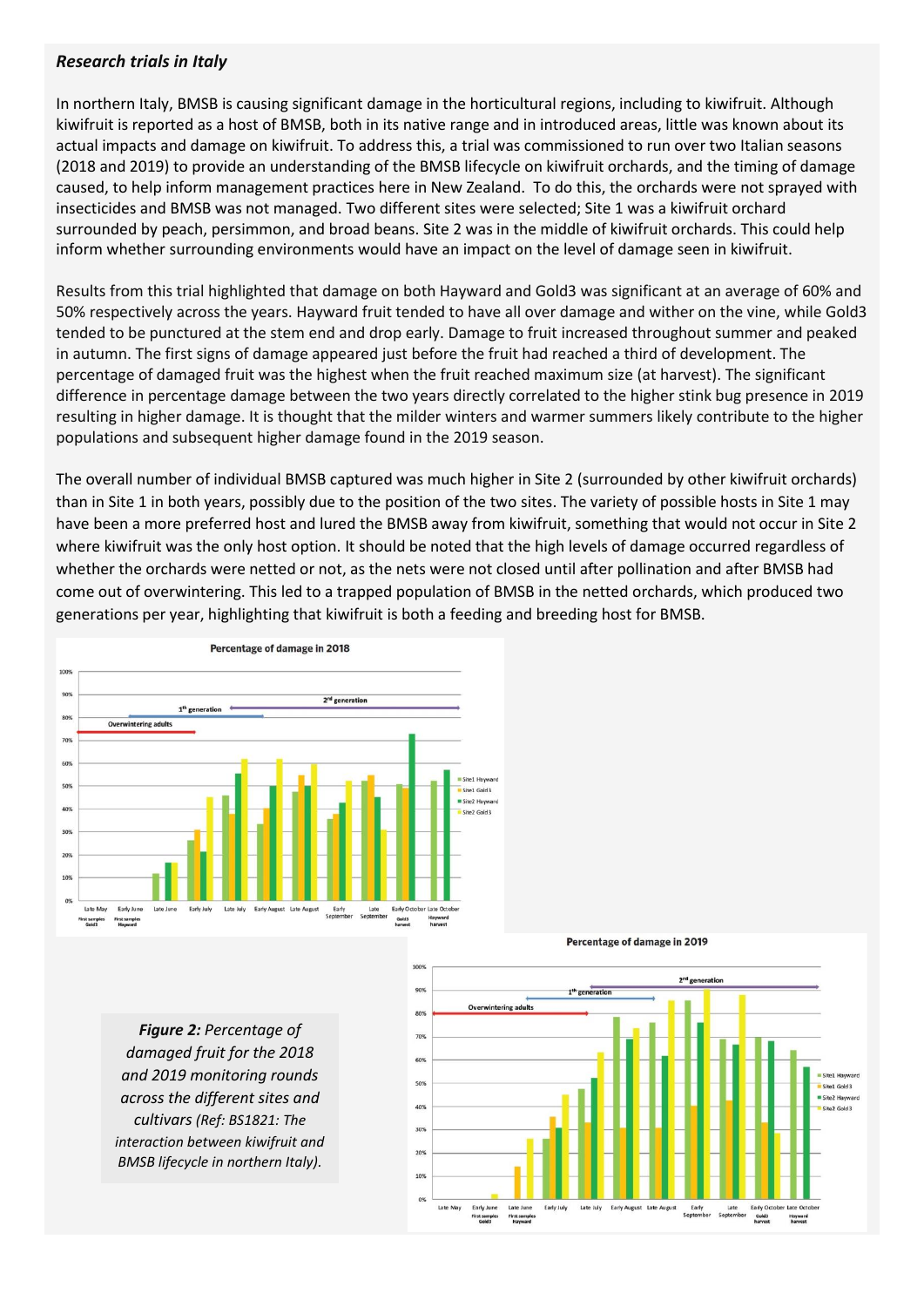### *Research trials in Italy continued…*

Another trial has recently been completed in Italy looking at evaluating the timing and type of damage to kiwifruit by BMSB. Exclusion netting was used to bag a single kiwifruit (see Figure 3 below). A single BMSB adult was then introduced to the bagged fruit at different intervals during the season. Every week, each was assessed for external damage, whether fruit had fallen or clung to vine and insect mortality.

The percentage loss throughout the season was on average higher in Gold3 than in Hayward. In the aforementioned trials, fallen Gold3 was not assessed for damage which resulted in less damage severity in Gold3 being reported. However, in this trial fallen Gold3 was assessed as it was contained within a bag and this indicated Gold3 had higher damage severity than Hayward throughout the season.

Significant weather data was collected throughout the trial to assess whether weather would have an impact due to its effect on BMSB. The only correlation with weather data and damage was related to increased BMSB mortality in hot and dry conditions, which subsequently resulted in less damage. Note that BMSB were confined to a mesh bag so were unable to escape the heat and therefore mortality was likely higher in this experiment than we would see outside an experimental trial.

As well as timing of damage, a portion of Hayward was assessed at harvest and after 12 weeks cold storage to understand the impact of BMSB damage on storage ability of the fruit. This highlighted that BMSB damaged Hayward held in 12 weeks post-harvest cold storage had no impact on fruit quality and had no effect on percentage of post-harvest rots.



*Figure 3: Left: Gold3 bagged with a single BMSB. Right: Gold3 fruit dropped from vine after exposure and BMSB damage (Ref: BS20076; Evaluating the timing and type of damage to kiwifruit by BMSB).*